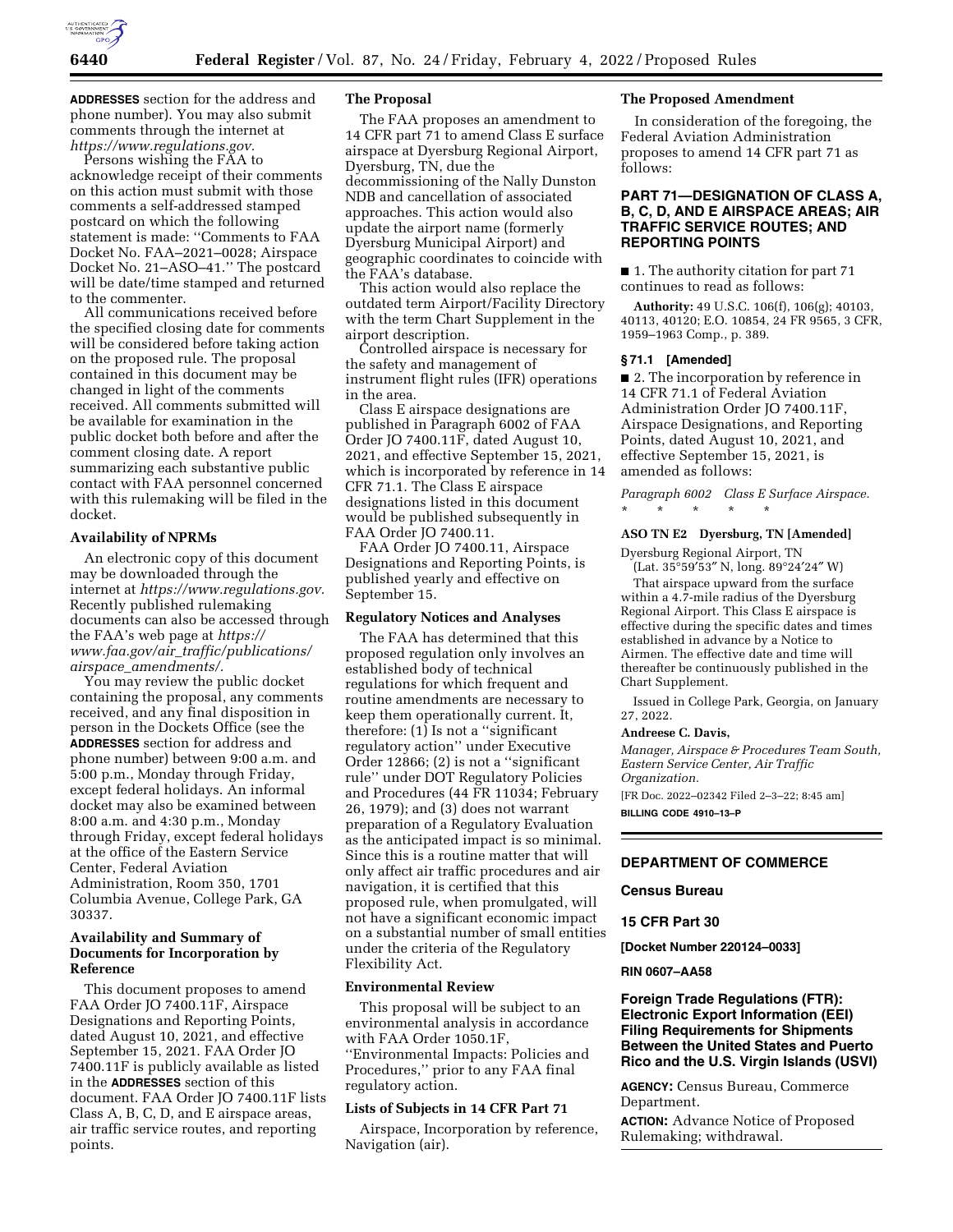**SUMMARY:** The Census Bureau published an Advance Notice of Proposed Rule Making (ANPRM) in the **Federal Register** on September 17, 2020 to request comments on the overall impact of the removal of the Electronic Export Information (EEI) filing requirements for shipments between the United States, Puerto Rico and the U.S. Virgin Islands. The Census Bureau has decided to continue the current EEI filing requirement for Puerto Rico and the USVI and continue to publish the U.S. Trade with Puerto Rico and U.S. Possessions (FT–895) Publication Series. This decision was made after careful consideration based on the feedback received from the ANPRM and discussions between the Census Bureau and several stakeholders. The Census Bureau will continue to collect the EEI because there is no alternative data source that yields the same high-quality data for Puerto Rico and the U.S. Virgin Islands. The EEI data meets the Census Bureau's statistical objectives and the needs of its data users, including the Bureau of Economic Analysis (BEA), who produces the Gross Domestic Product estimates for Puerto Rico and the U.S. Virgin Islands, which is a Principal Federal Economic Indicator. Both the Census Bureau and BEA are open to considering proposed alternative data sources which will be evaluated, tested, and verified to determine whether the data meet the statistical objectives of the current EEI. **FOR FURTHER INFORMATION CONTACT:** Lisa E. Donaldson, Division Chief, Economic Management Division (EMD), Census Bureau, by phone (301) 763–7296 or by email at *[lisa.e.donaldson@census.gov](mailto:lisa.e.donaldson@census.gov)* or Kiesha Downs, Chief, Trade Regulations

(301) 763–7079 or by email at *[kiesha.downs@census.gov.](mailto:kiesha.downs@census.gov)*  **SUPPLEMENTARY INFORMATION:** 

Branch, EMD, Census Bureau, by phone

# **Background**

The Census Bureau is responsible for collecting, compiling, and publishing export trade statistics for the United States under the provisions of Title 13, United States Code (U.S.C.), Chapter 9, Section 301. Collecting and compiling trade statistics between the United States, Puerto Rico, and other territories is part of the U.S. Census Bureau's monthly processing of EEI. Ultimately, these statistics are sourced from the EEI filings in the Automated Export System (AES) and published in the FT–895 Publication Series. This FT–895 monthly program presents total quantity and value of detailed commodities shipped between the United States, Puerto Rico, and U.S. territories,

including the U.S. Virgin Islands (USVI).

The ANPRM published in the **Federal Register** on September 17, 2020, (85 FR 58016) received 93 comments on the overall impact of the removal of the EEI filing requirements for shipments between the United States, Puerto Rico and the USVI. The Census Bureau received 50 comments in support of maintaining the current EEI filing requirement and 43 comments supporting the removal of the EEI filing requirement. A summary of the comments is provided below.

*Comments provided in support of removing the EEI filing requirement to Puerto Rico and the USVI fell under the following themes:* 

1. *Inequality:* Several commenters support removing the EEI filing requirement were concerned about unfair treatment of U.S. territories. While Puerto Rico and the USVI are not states, they are territories of the United States and exports to and from these territories are considered domestic, not international shipments. Several commenters believe federal agencies should employ consistent treatment of Puerto Rico and the USVI for statistical data. Another commenter indicated, other agencies under the Department of Commerce (DOC), such as the Bureau of Industry and Security (BIS) and the International Trade Administration do not treat shipments to and from Puerto Rico and the USVI as exports. Another commenter stated that the requirement of EEI is the reason many businesses deny service to the trade community located in U.S. Caribbean territories. Another commenter indicated the EEI filing requirement hinders trade competitiveness and negatively impacts job creation.

2. *Increased cost and burden:* Several commenters were concerned that requiring EEI filing to U.S. territories has increased the cost and time of the shipping process for U.S. exporters and freight forwarders. Some commenters indicate the need to dedicate staff and/ or hire additional personnel to manage EEI filings has increased labor cost for businesses. Commenters were also concerned that the requirement to file EEI between the mainland U.S., Puerto Rico and the USVI imposes substantial regulatory and economic burden on exporters. Several commenters stated that the Department of Commerce should minimize any governmental paperwork burden (electronic or otherwise) on U.S. citizens engaged in lawful commercial transactions within the U.S. Several commenters also indicated the EEI filing process imposes unnecessary burden on commerce by

impeding the flow of trade and economic development in these territories due to the additional paperwork and administrative costs imposed by the EEI filing requirement. Several commenters stated that the costs are significant in terms of time lost, human resources required; many shippers and manufacturers in the U.S. have decided not to ship to these territories due to these additional steps in the shipping process and restrictions on trade. Additionally, some commenters pointed out that the cost of the EEI filing limits sourcing of U.S. products and increases the cost of goods in Puerto Rico and the USVI.

3. *Possible alternative data sets:*  Several commenters identified the possibility of alternative methods for collecting export statistics data. One commenter stated that Puerto Rico is a part of the same U.S. Customs system and should use the same data collection methods as the other 50 states. Other commenters suggested that EEI is viable through data that already exists from multiple sources. One commenter suggested that EEI filing is repetitive and duplicative to manifest requirements of other agencies. Several commenters suggested specific alternative data sets such as the DOC's Bureau of Economic Analysis (BEA) data, which collects trade data that is used to calculate U.S. Gross Domestic Product (GDP) activity, state-to-state activity, and U.S. international transactions. Several commenters also proposed the use of Customs and Border Protection (CBP) manifest data, Puerto Rico's Sistema Unificado de Rentas Internas (SURI), Puerto Rico Port Authority data, monthly reporting similar to the current pipeline reporting, and the FT–895 report as alternative data sources.

*Comments provided for maintaining the EEI filing requirement to Puerto Rico and USVI fell under the following themes:* 

1. *Statistical purposes:* The EEI reporting requirement yields high quality data for Puerto Rico and the USVI that serve several specific statistical objectives. Eliminating the mandatory requirement would remove an additional step in the shipping process. However, there would be several statistical implications associated with this change. Statistical data provides insight on policy decisions, GDP estimates, business development and marketing, economic recovery, research and academia as well as historical data and methodology, critical in measuring economic growth for Puerto Rico and the USVI.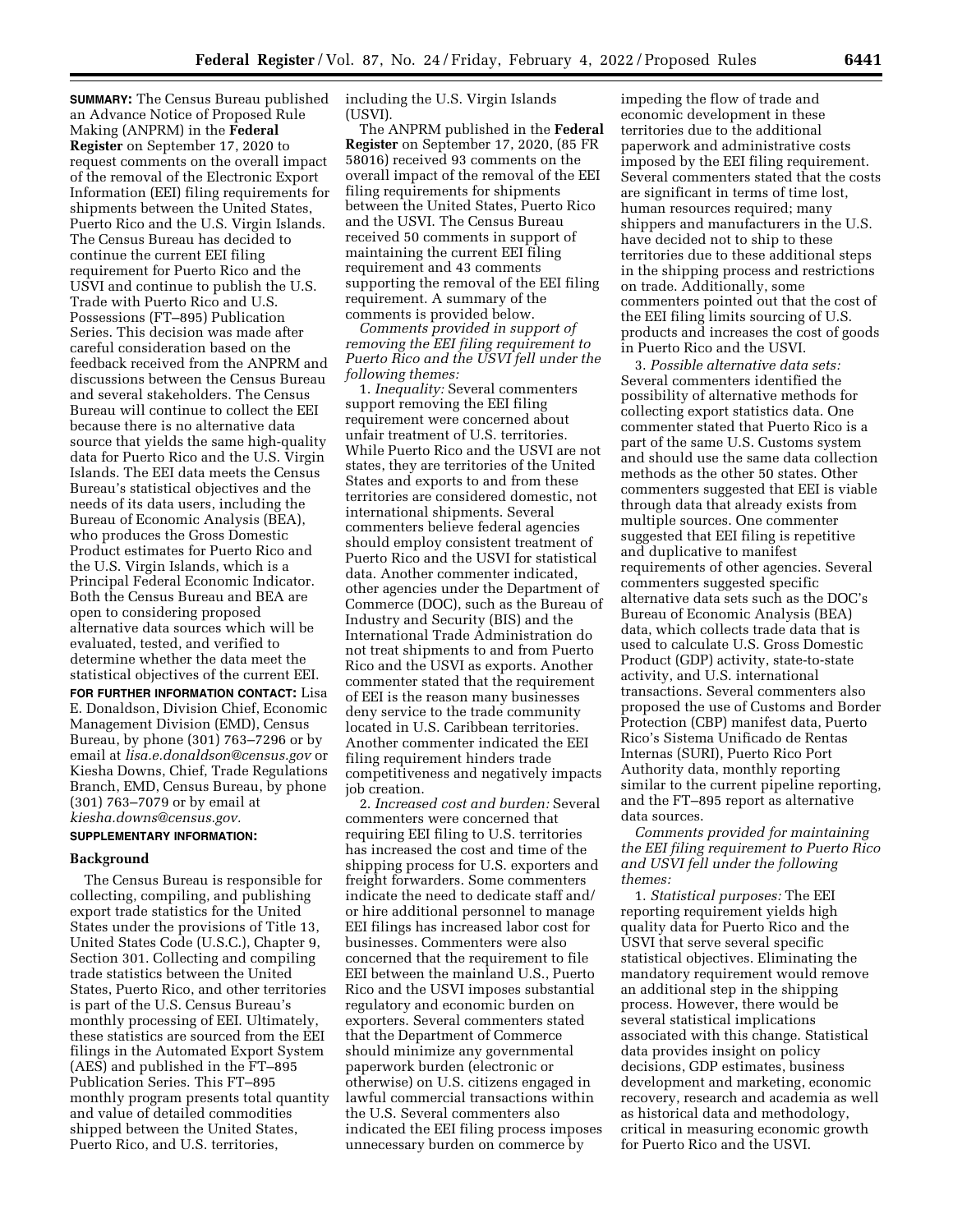A. *Public Policy Decisions:* Several commenters noted, EEI is utilized by the Government of Puerto Rico to produce statistical reports, gauge economic activity, and assist in sound policy making. A federal agency commented that it uses the data in its initiative to estimate Puerto Rico GDP statistics. Specifically, the agency commented that reliable GDP statistics for U.S. territories contribute to a better understanding of economic development, such as the impact of federal disaster relief spending in these areas. For example, to date, Congress has appropriated more than \$60 billion for Puerto Rico recovery efforts following hurricanes in 2017 and earthquakes in 2020. Without high-quality GDP statistics, it is difficult for policy makers to gauge the impact of such funding on the Puerto Rican economy. Additionally, another federal agency has concerns about the loss of data, specifically, petroleum trade between the United States and Puerto Rico. This federal agency uses the data for calculation of the total shipped volumes of petroleum and other fuels. There is currently no other source of information or method for tracking trade flows of oil and other energy-related commodities between the United States and Puerto Rico. There is no alternative data source to collect this information because Puerto Rico does not locally collect the data and these data are not included in any other U.S. Census Bureau economic surveys. Commenters are concerned because this information can aid federal agencies in developing strategic plans to ensure Puerto Rico has resilient power generation systems for the future, as the current Administration starts to steer away from oil and towards sustainable energy and information.

B. *Business Development and Marketing:* One commenter stated that accurate and precise data is critical for the development of small businesses in Puerto Rico and to develop and update business and marketing plans to move Puerto Rico's economy forward. Another commenter noted that businesses in these territories and the U.S. mainland use this detailed data to inform choices and services around new and existing markets, which allows for more competition and better consumer options.

C. *Economic Recovery:* Several commenters noted, keeping the EEI filing requirement for Puerto Rico and the USVI allows these territories to rebuild their economies and accurately measure, project, and plan economic development. One commenter noted, the lack of reliable statistics is the worst scenario for a country in economic crisis as they work towards restructuring their

debt and attaining a sustainable economy. Several other commenters noted that without a viable and tested alternative data source, the proposal to remove the requirements will make it impossible to measure and analyze Puerto Rico's economy. Other commenters noted that an economic development plan is urgent, and it cannot be attained without having complete, accurate and confident data that includes the information for shipments between the United States and Puerto Rico and USVI.

D. *Research and Academic Importance:* Several commenters were concerned that the proposed rule to eliminate the EEI filing requirement to Puerto Rico and the USVI will have a significant impact on research and academia. Commenters noted that without the filing requirement, economic students, scholars, entrepreneurs and citizens will not be able to access updated Census Bureau data for research policy purposes. One scholar specifically noted that the Census Bureau's statistical information for economic and agricultural economic courses is useful to students completing projects and thesis papers within their master's program. Another commenter was also concerned that the loss of this data will directly impact the agricultural industry with current global economic and climatic change.

2. *Enforcement Purposes:* We received several comments against removing the EEI filing requirement for export control and enforcement purposes. One commenter noted that without the collection of data from the U.S. mainland to Puerto Rico and USVI, enforcement agencies lose visibility on potential criminal activity. The Census Bureau consulted with one federal agency on this comment. This agency noted that the removal of the EEI filing requirements for shipments from the U.S. to those territories would adversely impact the agency's ability to ensure the effective enforcement of items subject to the Export Administration Regulations, potentially diverted to foreign countries.

3. *No valid alternative data set:*  Though commenters presented potential alternative data sets, one commenter noted that the level of detail would not be similar to that obtained through the EEI requirement, and the data would not be compiled with the rigorousness as that by the Census Bureau. One federal agency also noted that the EEI is highquality economic data which is not typical for the U.S. territories because the U.S. territories are not included in most federal surveys. Territory-level surveys and administrative data are limited. Several commenters noted,

there is currently no substitute for EEI that is routinely available, continuous, current, high frequency and published with documentation and technical support. Without an alternative data source that meets the same statistical objectives, it is not possible to continue to produce GDP estimates for Puerto Rico or the USVI. Should the broader FT–895 report be eliminated as a result of the discontinuation of the EEIsourced data, GDP estimates for the territory of American Samoa will also be at risk.

4. *Cost Benefit:* Several commenters noted that the Automated Export System (AES) is a mature system the trade industry understands and knows how to operate. There is concern that creating an entirely new system to capture the same data in today's current environment is an unnecessary burden. Additionally, creating a new system would come at a significant cost to the U.S. Government during a time of increased strain on Government funding, as well as costs to the industry. One commenter noted that many EEI filers for Puerto Rico's data also use the AES for international shipments to foreign countries and adding an alternative system would add a burden to their current operations and workflow. Several economists commented that the requirement to file EEI does not add significant burden on business and the cost and value of the EEI data is greater than the inconvenience to the trade compared to the potential sales acquired, the current information technologies and the fact that the bulk of the shipments to the U.S. are done by large U.S. corporations.

5. *GDP Estimates:* Several commenters noted that the Census Bureau's FT–895 reports and other statistical trade documents provide routine, consistent, and continuous monthly and annual data that is necessary and relevant for statistical and time-series compatibility. These commenters also added that consistent definitions are critical to ensure GDP estimates and the loss of the FT–895 and EEI reporting will adversely affect the computations of GDP estimates. One commenter specifically stated that the methodology should include a monthly total of the value of goods between the U.S., Puerto Rico and the USVI rather than presenting it on an annual frequency. Another commenter who has used the data for many years is concerned that interruptions or inconsistencies with the current dissemination of the Census Bureau data would create problems. Additionally, one federal agency noted that they significantly rely on trade data